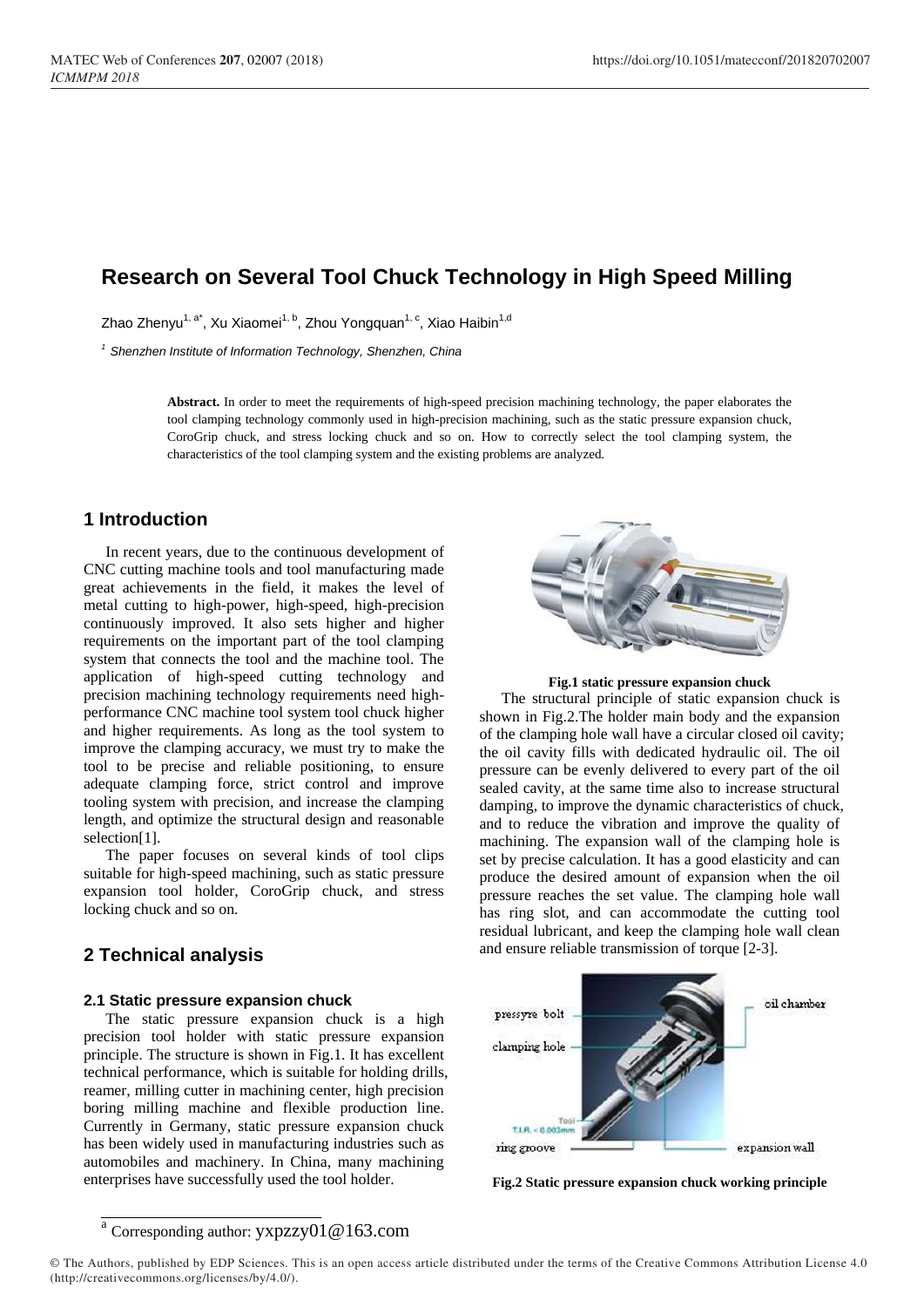The static pressure expansion tool holder produced by the German company has the following excellent properties. The clamping rotary precision is less than 3um. Repeated clamping precision is less than 2um. It has stable and reliable clamping force. It can deliver high torque. It has excellent damping performance. The clamping system has the whole sealing structure, no abrasion and durability. When the outer diameter of the cutter is 6-8mm, the precision level of the cutter bar is h6. When the outer diameter of the tool is greater than 8mm, the precision level of the pole can be relaxed to h7.

### **2.2 CoroGrip chuck**

Sandvik has developed the CoroGrip chuck, as shown in Fig.3. The product uses a hydraulic device to push the cone, which is measured in 3D with a radial beat of 2- 6um. The chuck is more reliable. Its rigidity is higher than the hydraulic clamping head, and the clamping time is shorter than the heat shrinkable head [4].



**Fig.3 CoroGrip chuck**

CoroGrip chuck is acted on the wedge type machine tool clamping jaw of the hydraulic pressure to realize the clamping function at the same level products. CoroGrip chuck clamping force is unusually high and has a very high precision, suitable for drilling and from superfinishing to reload all rough machining milling process. CoroGrip chuck has all the pins on its own balance. During the long process of processing, the pulsation amount is always consistent, thus effectively improving the service life of the cutter and ensuring the quality of the parts.

The high clamping force required for CoroGrip chuck is provided by the external hydraulic pump. The clamp has two different hydraulic pumps. They are the manual pump and the pneumatic motor drive pump. The pneumatic pump uses the general pneumatic system in the workshop. With these pumps, it is easy to change the knife. It can be changed for less than 20 seconds, and the same clamping force is always on the handle.

The HydroGrip chuck is used to achieve the tool clamping by the pressure of the membrane on the handle of the handle. The clamping principle is shown in Fig.4. The clamping force is more than three times that of the traditional chuck.



**Fig.4 CoroGrip chuck working principle**

CoroGrip high-precision power chuck has the following several advantages. It can improve the surface quality. At three times in diameter, its beating quantity is 6 um or less. It can prolong tool life. According to the rule of thumb, According to rule of thumb, every 10μm increase in runout results in a 50% reduction in tool life. It is almost no vibration and low noise level. The repeatability is high and the clamping force remains unchanged after using 15,000 cycles. Heavy-duty heavy processing has excellent performance, and unusually high clamping force and rigid structure prevent tool slipping.

#### **2.3 Stress-locking chuck**

There are two main types of stress locking chuck. They are TRIBOS-R and TRIBOS-S, as shown in Fig.5. The shape of the TRIBOS-R chuck is robust and has a specially designed vibration reducing cavity structure which can be used for rough cutting and heavy cutting. The TRIBOS-S chuck has a very fine external diameter, which can be used to solve the problem of interference in a very restricted area of processing space.



**Fig.5 TRIBOS chuck**

Schunk Company has two basic TRIBOS chuck. One chuck is tool extension rod, and it can have the effect of prolonging tool, but it must be associated with a cutting tool holder which is used. Another chuck is for a complete tool holder, and it can be directly as well as clamping tool with the machine tool spindle.

The clamping slewing accuracy and repeat clamping accuracy is less than 3um in Stress-locking clamping system. Compared with chuck TRIBOS-S, TRIBOS-R chuck increases the clamping piece of overall diameter, and designs the special cavity structure of vibration reduction. The cavity is filled with thermosetting plastics, make the cutter holder rigidity and clamping force have been greatly improved, can be used for heavy cutting processing. The two kinds of chuck can reduce the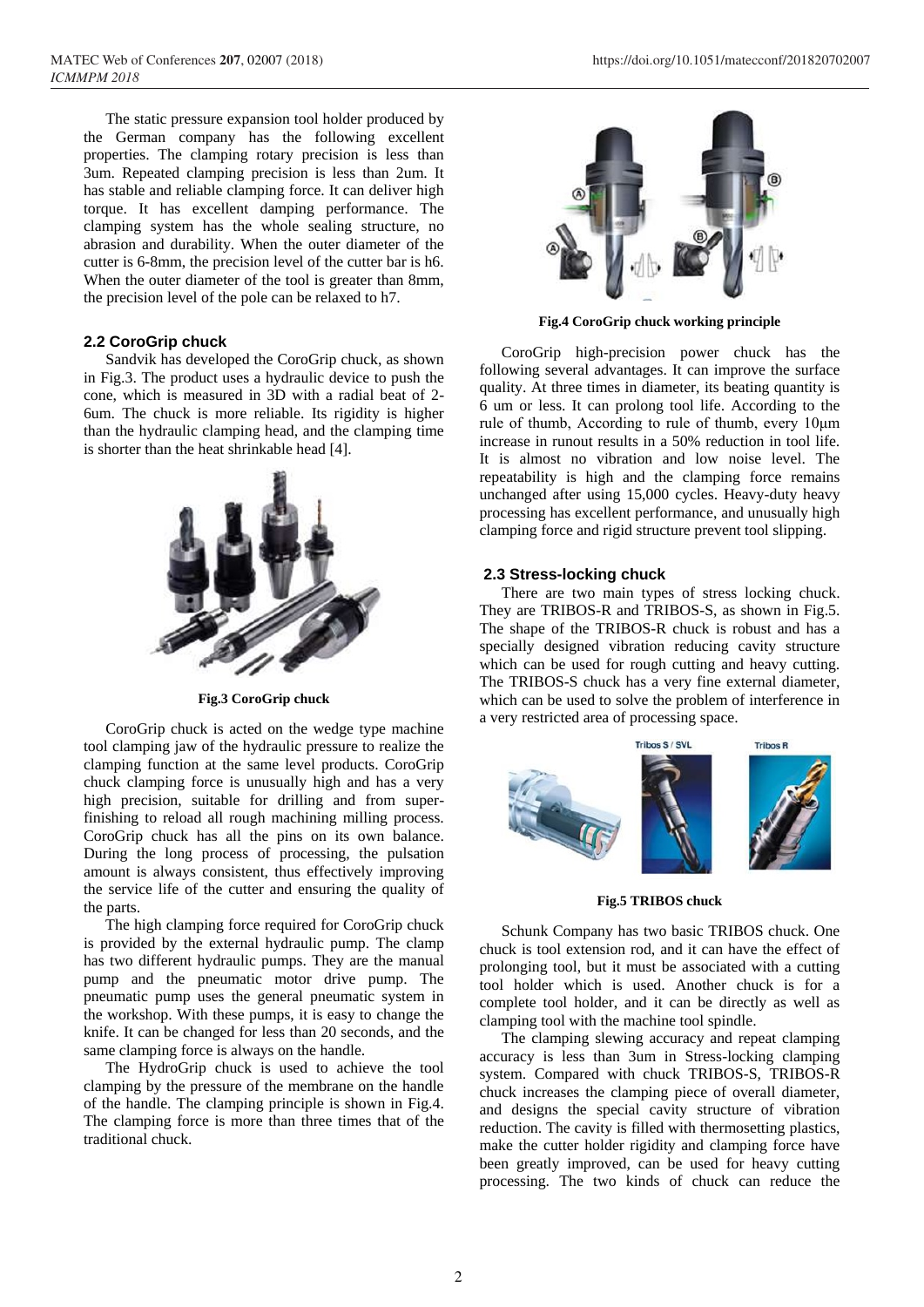vibration of the tool and improve the service life of the cutter.

The holding principle of TRIBOS-R stress locking chuck is shown in Figure.6. The clamp hole has a special geometrical shape with axial-symmetric shape, as shown in Figure.6a. In the original state, the tool cannot be inserted into the holing hole. When installing a tool, a special loader is used to pressurize the holding section from outside, forcing the clamping hole to become a round hole in the range of elastic deformation, as shown in Figure.6b. Insert the cutter into the clamp hole smoothly, as shown in Figure.6c.Then, loosen the loader and remove the external load, and the cutter is firmly clamped with deformation recovery force, as shown in Figure.6d. Also, the tool can be easily removed or replaced with a loader. Because the clamping motion of TRIBOS has the characteristics of axial-symmetric, it has extremely high clamping accuracy. This tool holder is also very suitable for high speed machining [5].



**Figure.6 TRIBOS-R chuck working principle**

The TRIBOS-R chuck and the TRIBOS-S chuck, the two handles have the same principle. The holding principle of TRIBOS-S is shown in Fig.7 [6]. The inside of TRIBOS-S chuck is very small. It can be used to make a tool extension rod for the occasion of needing lengthening knives, such as the processing of deep cavity mould. It can also be directly used as a tool holder for the machining of parts with geometric interference. Because of its thin outer diameter and relatively poor rigidity, it can only be used for light cutting [6].



**Fig.7 TRIBOS-S chuck working principle**

TRIBOS-SVL is a tool extension bar, as shown in Fig.8. Its working principle and performance characteristics are the same as the TRIBOS-S chuck. Its clamping accuracy and repeat clamping precision are less than 3um.The standard series of TRIBOS-SVL cutters have a length of 100mm and 150mm, with a cylindrical handle of Φ12mm, Φ20mm and Φ 32mm.



**Fig.8 TRBIOS-SVL extension chucks**

Static pressure expansion chuck and the stress locking chuck, their performance is shown in Table.1.

**Table.1 The performance contrast of the chuck**

| Chuck type                           | Static pressure             | stress locking chuck |                      |
|--------------------------------------|-----------------------------|----------------------|----------------------|
|                                      | expansion<br>chuck          | TRIBOS -S            | TRIBOS-R             |
| Advantages                           | Damping,                    | Super fine           | Damping,             |
|                                      | loading and                 | appearance           | high radial          |
|                                      | unloading                   |                      | stiffness            |
|                                      | tools without               |                      |                      |
|                                      | special                     |                      |                      |
|                                      | equipment                   |                      |                      |
| Clamping<br>range                    | $3-32$ mm                   | $0.3 - 32$ mm        | $3-32$ mm            |
| Radial<br>runout                     | $< 0.003$ mm                | $< 0.003$ mm         | $< 0.003$ mm         |
| Work<br>speed                        | $<$ 50000 $\text{min}^{-1}$ | $< 85000$ min<br>1   | $<$ 55000 $min$<br>1 |
| Change the<br>diameter               | Use a smaller               | Use a                | Use a                |
|                                      | diameter                    | smaller              | smaller              |
|                                      | sleeve                      | diameter             | diameter             |
|                                      |                             | sleeve               | sleeve               |
| Loading<br>and<br>unloading<br>tools | Allen wrench                | loader               | loader               |

### **3 Summary**

The paper introduces several common tool clamping system, the static pressure expansion type chuck, CoroGrip chuck, stress locking chuck. These clamping systems reflect the advanced level of cutting tools in international cutting processing. Their successful application in mold manufacturing industry has made important contribution to the modernization of mould manufacturing.